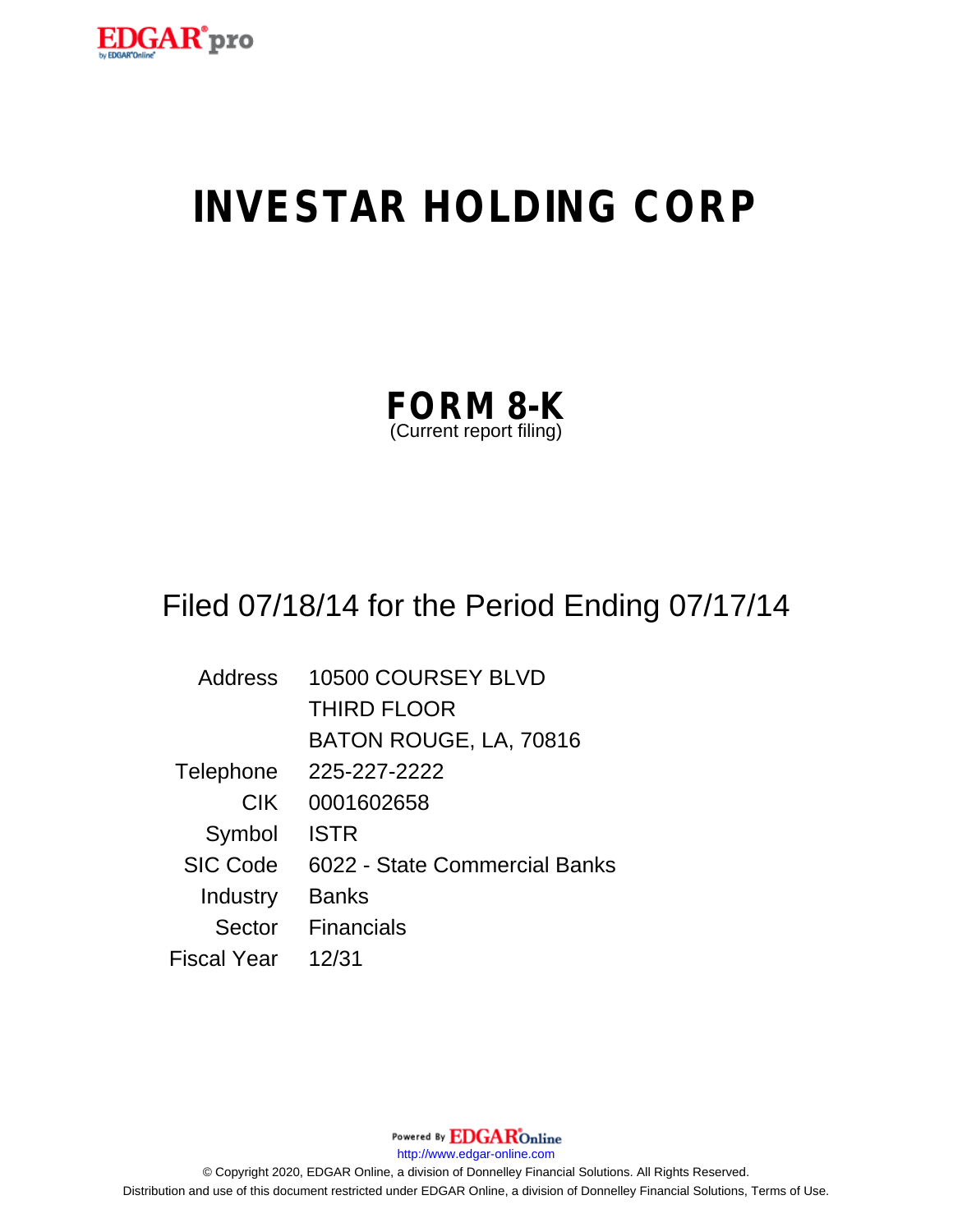# **UNITED STATES SECURITIES AND EXCHANGE COMMISSION**

**Washington, D.C. 20549** 

L

## **FORM 8-K**

L

**CURRENT REPORT Pursuant to Section 13 OR 15(d) of the Securities Exchange Act of 1934** 

> **July 17, 2014**  L

**Date of report (Date of earliest event reported)** 

L

### **INVESTAR HOLDING CORPORATION**  L

**(Exact name of registrant as specified in its charter)** 

L

**(State or other jurisdiction of incorporation)** 

 $\overline{a}$ Ē

 $\overline{a}$ Ē **(Commission File Number)** 

**Louisiana 001-36522 27-1560715 (I.R.S. Employer Identification No.)** 

**7244 Perkins Road, Baton Rouge, Louisiana 70808** 

**(Address of principal executive offices)(Zip Code)**  L

**Registrant's telephone number, including area code: (225) 227-2222** 

Check the appropriate box below if the Form 8-K filing is intended to simultaneously satisfy the filing obligation of the registrant under any of the following provisions:

 $\Box$  Written communications pursuant to Rule 425 under the Securities Act (17 CFR 230.425)

 $\Box$  Soliciting material pursuant to Rule 14a-12 under the Exchange Act (17 CFR 240.14a-12)

 $\Box$  Pre-commencement communications pursuant to Rule 14d-2(b) under the Exchange Act (17 CFR 240.14d-2(b))

 $\Box$  Pre-commencement communications pursuant to Rule 13e-4(c) under the Exchange Act (17 CFR 240.13e-4(c))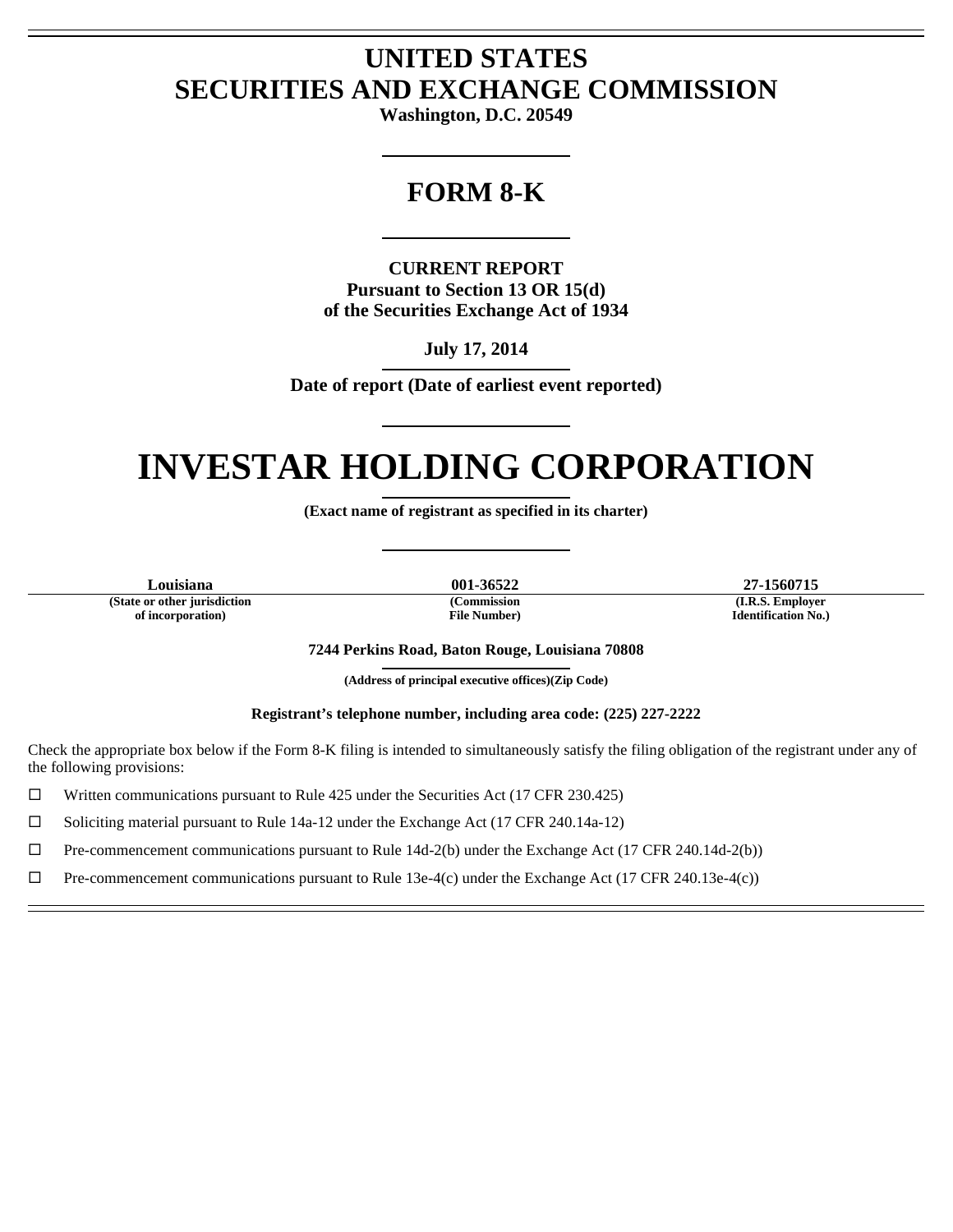#### **Item 8.01. Other Events.**

On July 17, 2014, Investar Holding Corporation (the "Company") announced that the underwriters for the recently completed initial public offering of the Company's common stock exercised their option to purchase an additional 410,300 shares of the Company's common stock. A copy of the Company's press release is furnished as exhibit 99.1 hereto and is incorporated by reference herein.

#### **Item 9.01. Financial Statements and Exhibits.**

(d) Exhibits.

| Exhibit |                                                                   |
|---------|-------------------------------------------------------------------|
| Number  | Description of Exhibit                                            |
| 99.1    | Press Release of Investar Holding Corporation dated July 17, 2014 |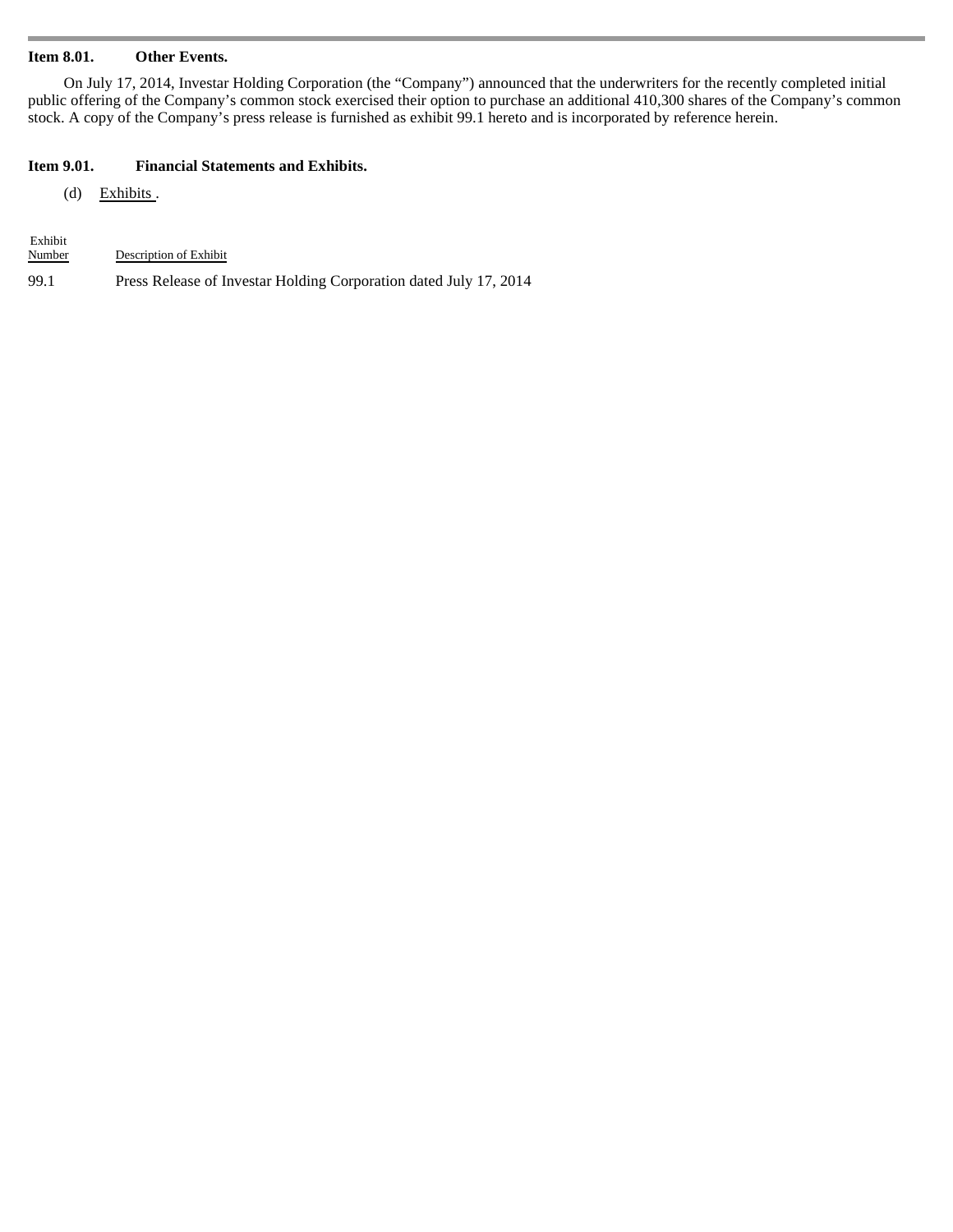Pursuant to the requirements of the Securities Exchange Act of 1934, the registrant has duly caused this report to be signed on its behalf by the undersigned hereunto duly authorized.

#### **INVESTAR HOLDING CORPORATION**

Date: July 18, 2014 By: /s/ John J. D'Angelo

 John J. D'Angelo President and Chief Executive Officer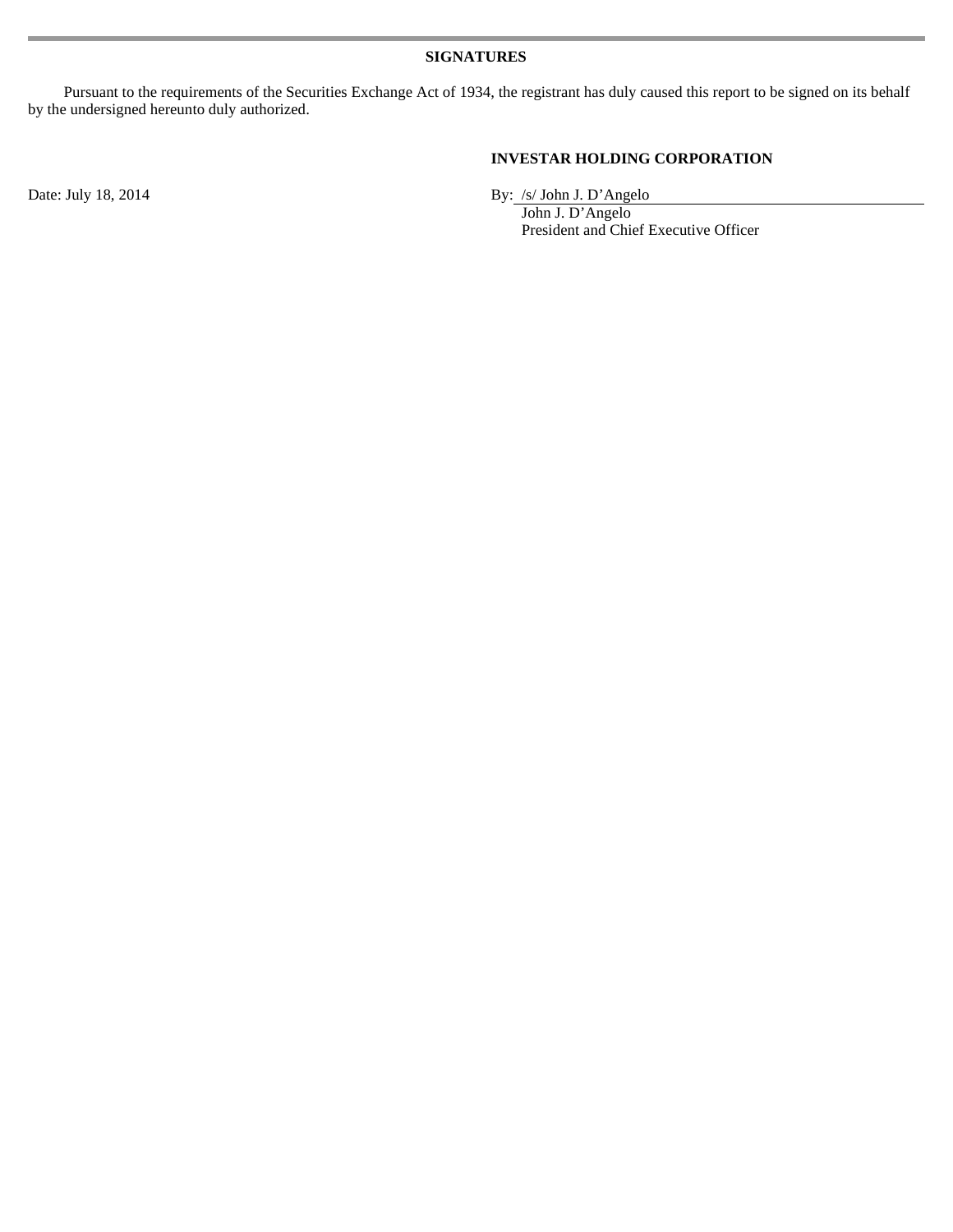#### **EXHIBIT INDEX**

 Exhibit Description of Exhibit

99.1 Press Release of Investar Holding Corporation dated July 17, 2014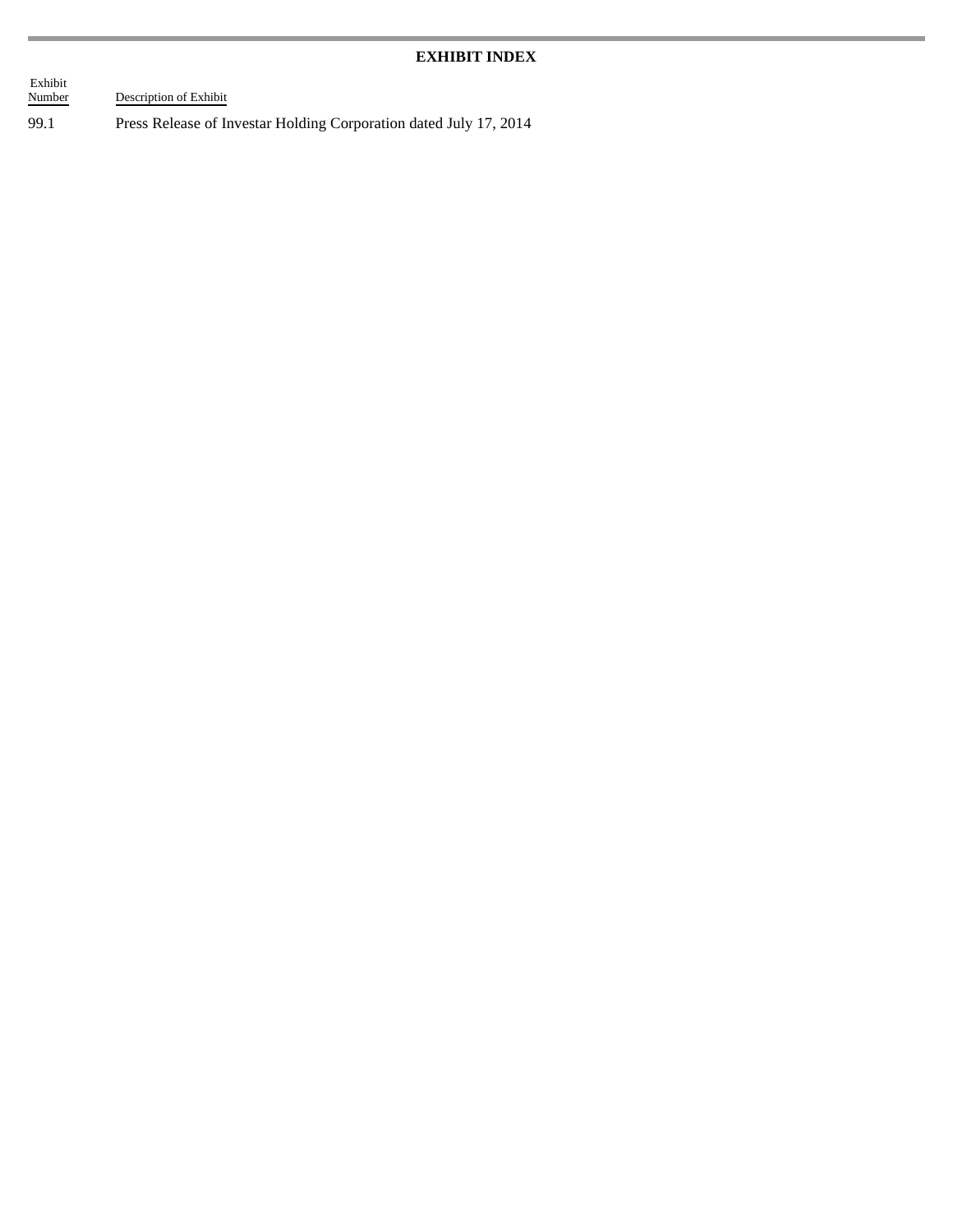#### **Investar Holding Corporation Announces Closing of Underwriters' Purchase Option**

BATON ROUGE, Louisiana, July 17, 2014 — Investar Holding Corporation ("Investar") (NASDAQ: ISTR) today announced that the underwriters of its recent initial public offering of common stock have closed on the purchase of 410,300 shares pursuant to the underwriters' purchase option granted in connection with the initial public offering, at a public offering price of \$14.00.

The common stock is listed on the NASDAQ Global Market under the symbol "ISTR" and began trading on June 30, 2014.

Sandler O'Neill & Partners L.P. served as lead book-running manager for the offering and Sterne, Agee and Leach, Inc. served as a co-lead manager.

A registration statement relating to these securities has been filed with U.S. Securities and Exchange Commission and declared effective on June 30, 2014.

This press release shall not constitute an offer to sell or the solicitation of an offer to buy these securities, nor shall there be any sale of these securities in any state or jurisdiction in which such offer, solicitation or sale would be unlawful prior to registration or qualification under the securities laws of any such state or jurisdiction.

A copy of the prospectus relating to the initial public offering may be obtained from:

#### **Sandler O'Neill + Partners, L.P.**

Prospectus Department 1251 Avenue of the Americas, 6th Floor, New York, New York 10020 Phone: 1-866-805-4128 Email: syndicate@sandleroneill.com

#### **Sterne, Agee & Leach, Inc.**

Attn: Capital Markets 277 Park Avenue, 24th Floor, New York, New York 10172 syndicate@sterneagee.com Phone: (212) 338-4708

#### **About Investar**

Investar Bank had total assets of approximately \$673 million as of March 31, 2014. It has 10 branches serving 4 markets in southeast Louisiana: the Baton Rouge area (2 branches in Baton Rouge, 1 in Port Allen and 1 in Prairieville), Livingston and Tangipahoa parishes (1 in Denham Springs and 1 in Hammond), the New Orleans area (1 in Metairie), the Northshore (2 in Mandeville), and the Lafayette area (1 in Lafayette).

#### **Forward-Looking Statements**

This press release includes "forward-looking statements," including with respect to the initial public offering. Forward-looking statements are subject to known and unknown risks and uncertainties, many of which may be beyond our control. We caution you that the forward-looking information presented in this press release is not a guarantee of future events, and that actual events may differ materially from those made in or suggested by the forward-looking information contained in this press release. In addition, forward-looking statements generally can be identified by the use of forward-looking terminology such as "may," "plan," "seek," "comfortable with," "will," "expect," "intend," "estimate," "anticipate," "believe" or "continue" or the negative thereof or variations thereon or similar terminology. Any forward-looking information presented herein is made only as of the date of this press